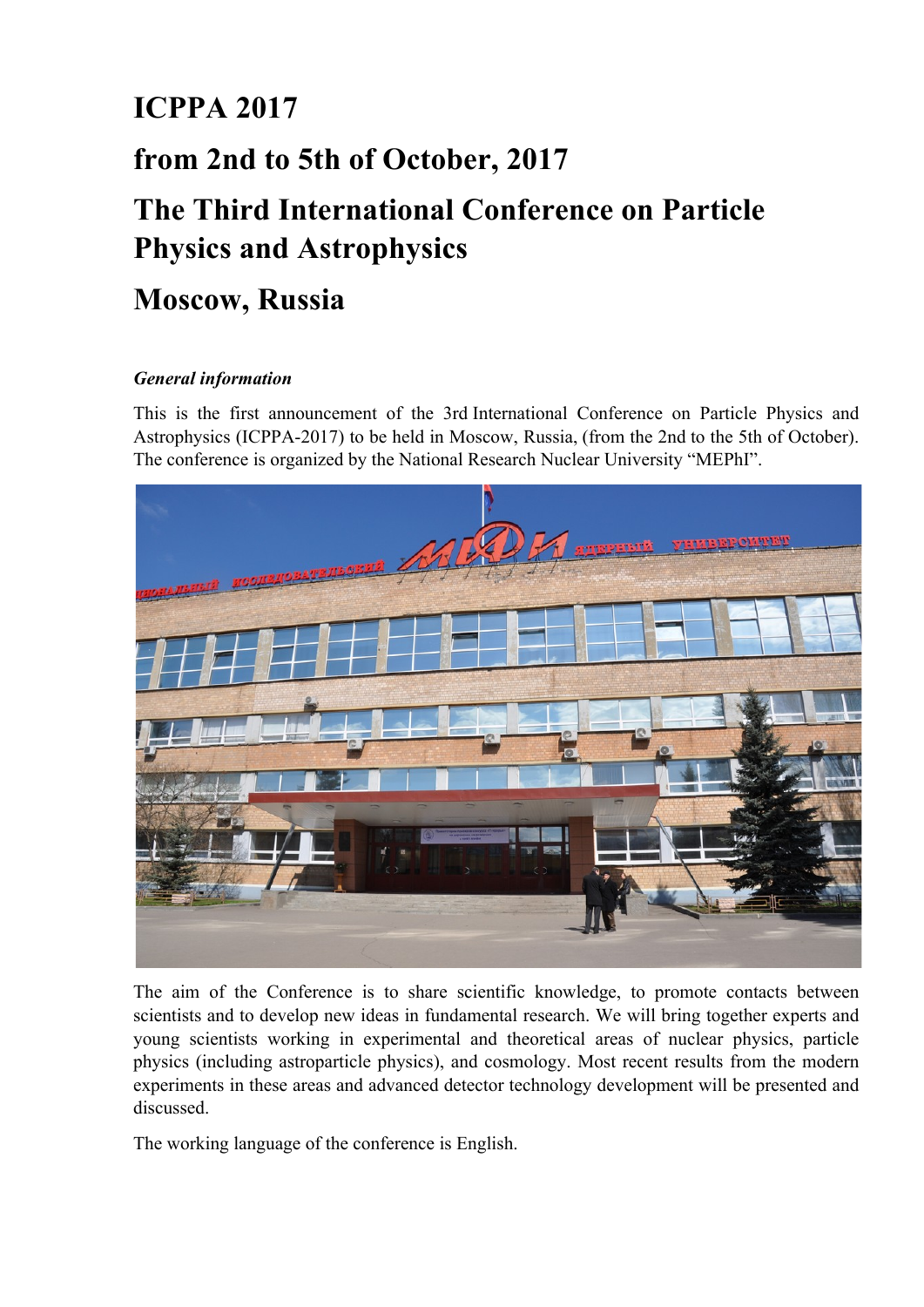#### *Scientific Program*

The conference will cover the following topics:

- Nuclear physics
- High energy physics
- Heavy ion physics
- Neutrino and astroparticle physics
- Gravitation and cosmology
- Facilities and advanced detector technology

#### *Conference format*

The ICPPA-2017 conference has the following format: plenary talks (25+5 min/30+5 min), section talks (10+5 min/15+5 min) and poster sections.

#### *Deadlines*

Registration - the 21th of August Invitation requests - the 21th of August Proceedings - the 10th of November

#### *Registration*

To perform the registration, please fill out the Registration Form presented on the Conference site. After we receive your form, we will send you an email with the confirmation. If you are not interested in giving a talk, then the registration can be completed by using the conference registration form only. Otherwise, before filling out the conference registration form, you are welcome to create an account in our Indico at http://indico.cfr.mephi.ru/event/14/user/register in case you do not have one already.

#### *Conference Venue*

The conference will be held at the Milan Hotel 4\* located at Shipilovskaya Street, 28A, Moscow, Russia, 115563 and is easily accessible by public transportation. The nearest metro station is Domodedovskaya on the Green Line of the Moscow Metro map.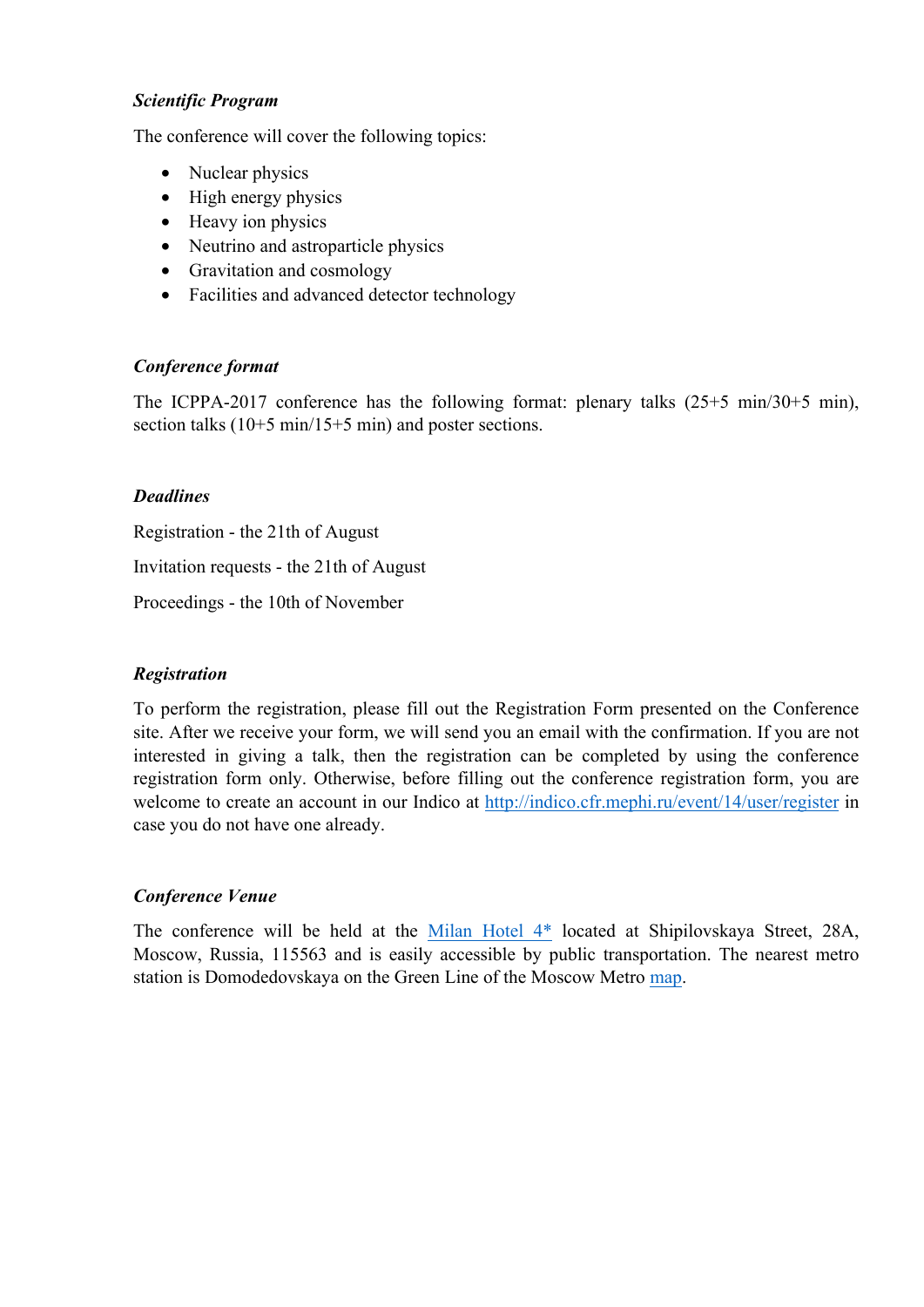

### *Conference fee*

The size of the registration fee depends on the participant's status as well as on time when it paid, these conditions are indicated in the table below.

| Participant's status              | Early fee         | Late fee                 |
|-----------------------------------|-------------------|--------------------------|
|                                   | (before 02.10.17) | $(02.10.17$ and later at |
|                                   |                   | the registration desk)   |
| Foreign participants              | $200$ euro        | 20000 rub                |
| (regular)                         |                   | $\sim$ 320 euro)         |
| Foreign participants              | $100$ euro        | 13000 rub                |
| (student)                         |                   | $\sim$ 210 euro)         |
| Russian participants<br>(regular) | 3000 rub          | $4000$ rub               |
| Russian participants<br>(student) | 1500 rub          | 2500 rub                 |

The fee will cover coffee-breaks, excursion, conference materials and proceedings.

Conference fee for the participants from the Russian scientific organizations was reduced by the Russian academic excellence project (5-100).

The conference dinner will cost additional 25 euro/1500 rubbles (please indicate it in the registration form, if you wish to participate).

Lunches can be ordered in the hotel Milan during the conference.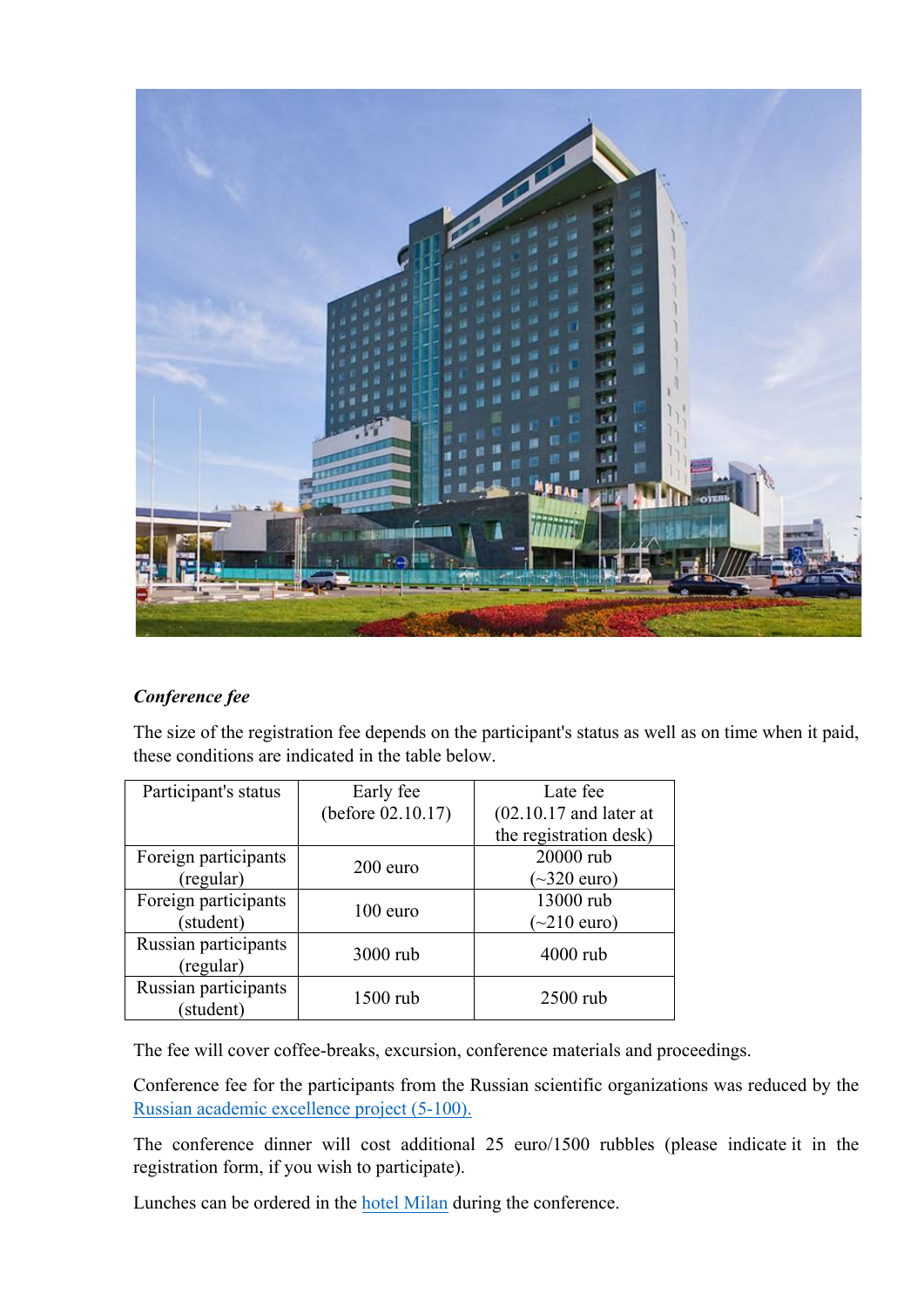#### *Conference proceedings*

Copies of the presentations of all talks will be available on the conference webpage.

The Proceedings of the conference will be published in peer-reviewed journal indexed by Scopus.

The deadline for proceedings submission is November 10, 2017. Earlier submission is welcome! Please send the paper draft to icppa2017@mephi.ru and visit the Conference web page to obtain more information about Paper Submission for the proceedings.

#### *Visas*

An invitation letter is necessary for foreign participants to obtain a visa. This letter will be sent in 25-50 days (it depends on your citizenship) after we receive request. If you need an invitation letter to request a visa in order to attend the ICPPA-2017 Conference, please fill the corresponding fields in the registration form.

Please note that your international passport should be valid at least 1.5 years after your planned departure from Russia.

#### *Accommodation*

The Organizers are pleased to offer you a variety of accommodation options, close and within walking distance of conference venue. Alternately, it takes several minutes to reach venue by bus. You may choose from three hotels to suite all budgets.

1. The 21-storey Milan Hotel 4\* is located just 40 minutes from Domodedovo Airport, and a seven-minute walk from the Domodedovskaya metro station. The favorable location of the hotel, which is close to the town main – third circular road, three stations square and also Tsaritsino and Kolomenskoe Museum-reserve parks, makes The Milan Hotel very convenient for working and leisure time.

Сonference will be hosted in the conference rooms of Milan Hotel. The hotel offers discount prices especially for participants of the conference: 4100 rubles/person/night for a single room and 4700 rubles/person/night for double room. To have a discount, please, use promo code *MIFI*  during booking on the hotel web-site. More information about the hotel is available there.

2. Intourist Kolomenskoye 4\* is a new ultramodern hotel, located near Moscow River, just 10 minutes away from the metro station, which is on one of the most important metro lines in Moscow, with access to Domodedovo Airport. By taking this line, you can reach international airport Domodedovo. The hotel has 14 levels, every room's window yield a gorgeous panoramic view on the city and surroundings. The Intourist Kolomenskoe is situated just near Kolomenskoe Museum-reserve park and it takes 10 minutes to reach the conference venue by bus. Detailed information about the hotel and prices is available on the hotel web-site.

3. Limited number of rooms for students will be available in MEPhI hostel. The hostel is situated in 15 minutes from the conference venue by bus. We offer 1-room apartments for  $\sim$ 2000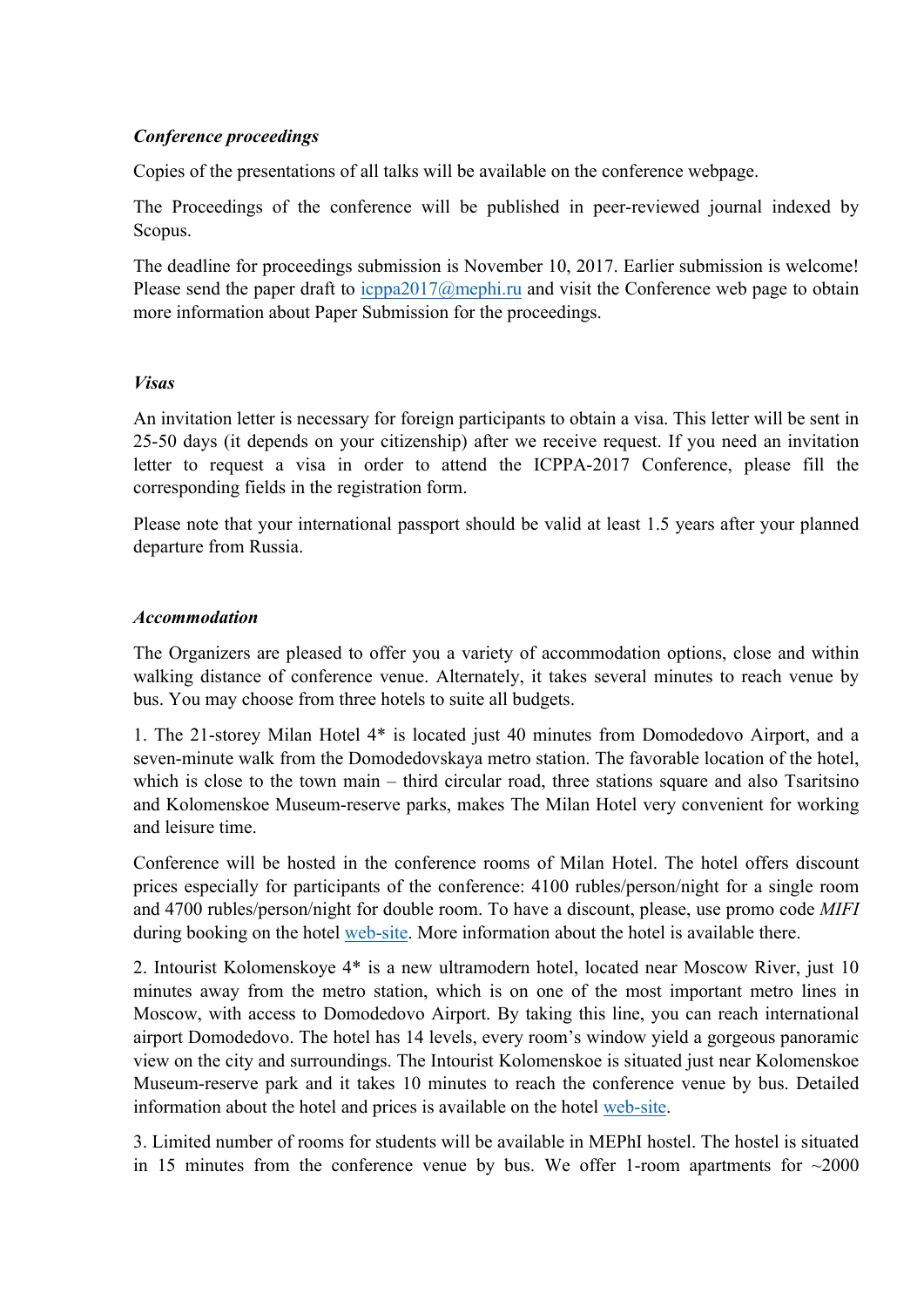rubles/person/night and 2-room apartments for ~1500 rubles/person/night. All apartments have fully furnished kitchens.

#### *Social event*

During the conference it is planned to have an excursion to Tsaritsyno palace and park ensemble. It contains a lot of impressive examples of Russian architecture and one of the most important ones is the beautiful palace of Ekaterina II.



### *Financial Supports*

We are going to provide financial support to the very limited number of participants by two items:

- (a) Partial reduction of the conference fee
- (b) Free accommodation in the guest house of the University.

Limited supports will be available with a priority for graduate and PhD students. Please provide us information about your education, degrees etc (CV) and a motivation letter. Corresponding documents are required and should be sent to icppa2017@mephi.ru.

### *Further information*

The conference webpage will be updated as information becomes available. Further questions and special requests can be addressed to the conference secretariat (icppa2017@mephi.ru).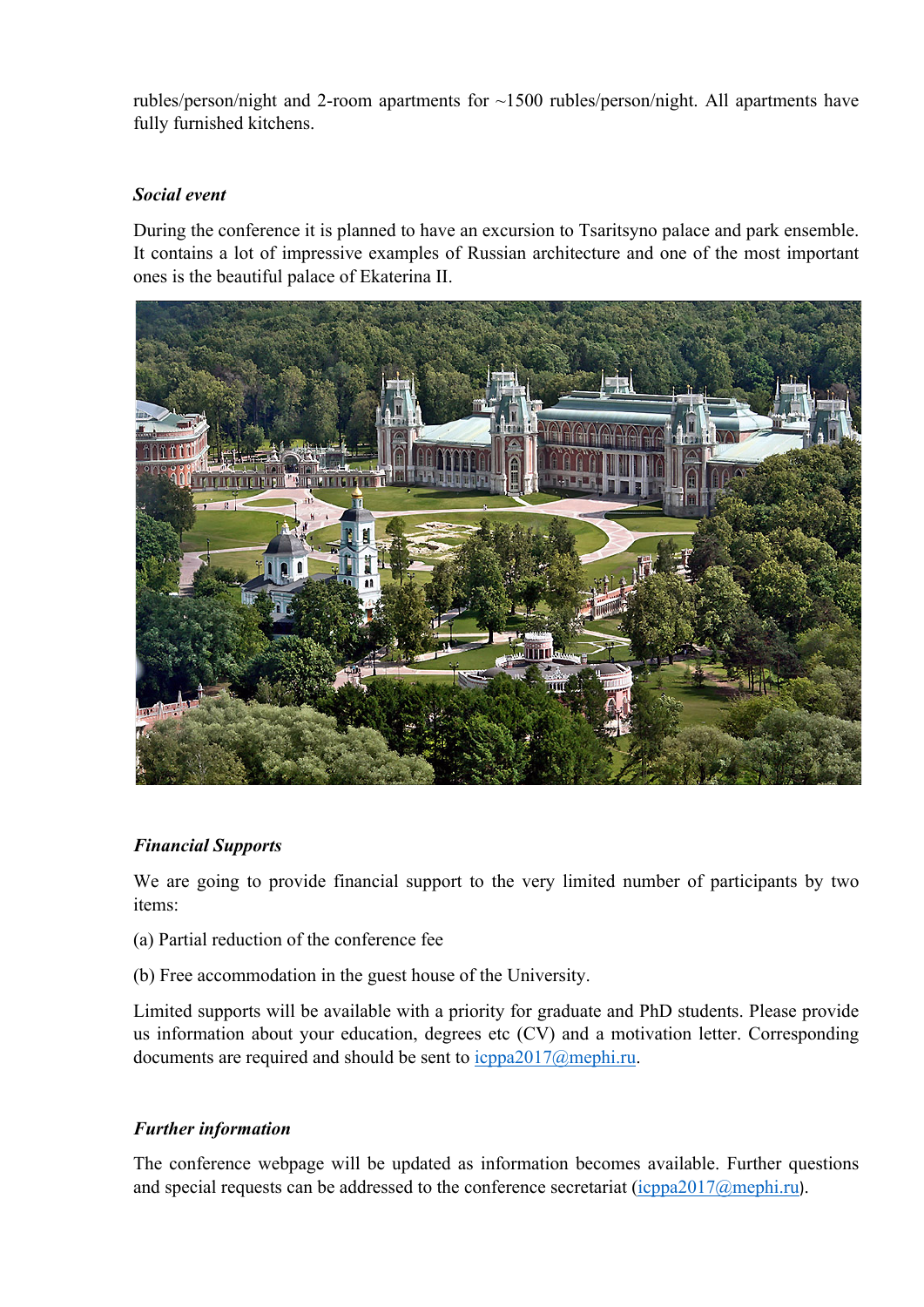#### *Committees*

#### International Program Committee

 V. Matveev, JINR, Dubna, Russia – chair M. Skorokhvatov, NRC Kurchatov Institute, Moscow, Russia – co-chair M. Strikhanov, MEPhI, Moscow, Russia – co-chair I. Arsene, University of Oslo, Oslo, Norway A. Bolozdynya, MEPhI, Moscow, Russia I. Dremin, LPI RAS, Moscow, Russia J. Fabris, UFES, Vitória, Brazil D. Froidevaux, CERN, Geneva, Switzerland H. Gutbrod , FRRC, Darmstadt, Germany M. Khlopov, APC, Paris, France R. Konoplich, NYU, New York, USA Yu. Kudenko, INR RAS, Moscow, Russia V. Obraztsov, NRC Kurchatov Institute, IHEP, Protvino, Russia A. Ogloblin, NRC Kurchatov Institute, Moscow, Russia A. Romaniouk, MEPhI, Moscow, Russia P. Senger, GSI, Darmstadt, Germany V. Shevchenko, NRC Kurchatov Institute, Moscow, Russia C. Spiering, DESY, Zeuthen, Germany Yu. Suvorov, UCLA, Los Angeles, USA A. Vasiliev, NRC Kurchatov IHEP, Protvino, Russia R. Veenhof, Uludag University, Bursa, Turkey A. Vorobyev, NRC Kurchatov Institute, PNPI, Gatchina, Russia M. Vysotsky, NRC Kurchatov Institute, ITEP, Moscow, Russia

#### Organizing Committee

- M. Strikhanov, MEPhI, Moscow, Russia chair
- O. Nagornov, MEPhI, Moscow, Russia co-chair
- S. Rubin, MEPhI, Moscow, Russia co-chair
- T. Antonova, MEPhI, Moscow, Russia
- N. Barbashina, MEPhI, Moscow, Russia
- N. Belyaev, MEPhI, Moscow, Russia
- A. Grobov, MEPhI, Moscow, Russia
- M. Karpychev, MEPhI, Moscow, Russia
- A. Kirillov, MEPhI, Moscow, Russia
- S. Koldobskiy, MEPhI, Moscow, Russia
- D. Krasnopevtsev, MEPhI, Moscow, Russia
- S. Smirnov, MEPhI, Moscow, Russia
- E. Soldatov, MEPhI, Moscow, Russia academic secretary
- A. Taranenko, MEPhI, Moscow, Russia
- P. Teterin, MEPhI, Moscow, Russia
- N. Voznyuk, MEPhI, Moscow, Russia